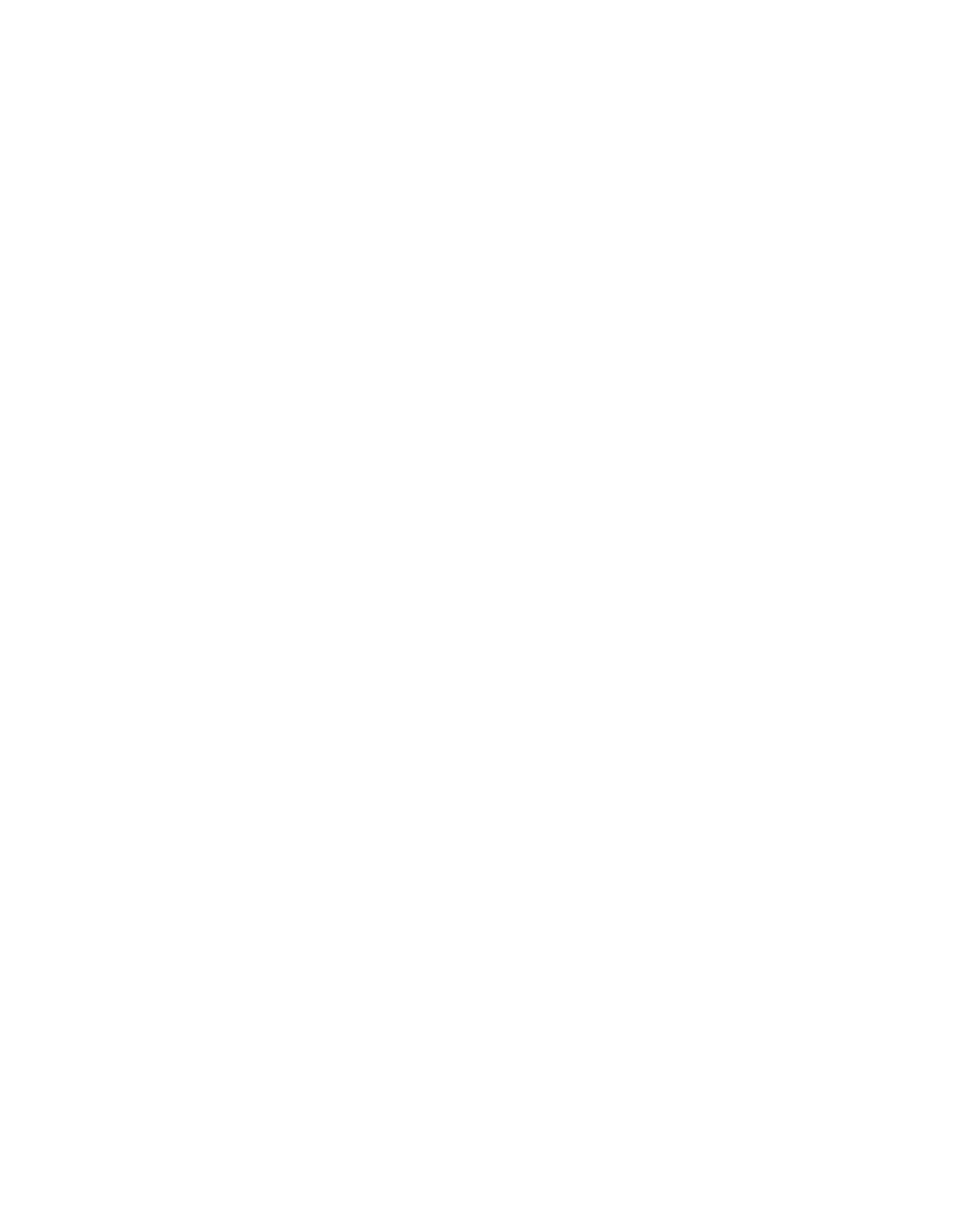

| <b>Picture/Drawing</b> | Item | <b>Description</b>                                                                                                                 | <b>Surface</b><br>Area cm <sup>2</sup> Number | Part                                 | Price(€) |
|------------------------|------|------------------------------------------------------------------------------------------------------------------------------------|-----------------------------------------------|--------------------------------------|----------|
|                        | 99   | <b>POLYESTER FILTER BAG</b><br>AS 085/150/220                                                                                      |                                               | P04359                               |          |
|                        |      | AS400/550                                                                                                                          |                                               | P11714                               |          |
|                        | 100  | PETFILTER (150-150) dn. 480x550<br>RAM OIL T500 Washable filter                                                                    |                                               | P12209                               |          |
|                        | 101  | <b>UPFPOLYESTER FILTER</b><br>UPF040-085<br>UPF150-220                                                                             |                                               | P04908                               |          |
|                        | 102  | <b>ANTISTATIC FILTER CARTRIDGE</b><br>XM 20JC<br><b>XM 20T</b><br>BL 20 JC/BL 45 JC                                                | 34.000                                        | P12256                               |          |
|                        | 103  | <b>ANTISTATIC FILTER CARTRIDGE</b><br>XM 35<br>XM35LP                                                                              | 40.000                                        | P12275                               |          |
|                        | 104  | <b>ABSOLUTE FILTER CARTRIDGE</b><br>XM35/XM35LP/M65JC<br>MINIBULL/TB/XM20<br>BULL/FOX/SWAN/M65/ECOBULL/TX/AC<br>PUMA/PUMA30/PUMA35 | 22.000<br>22.000<br>28.000<br>110.000         | P12279<br>P11640<br>P09868<br>P11363 |          |
|                        | 105  | <b>ABSOLUTE FILTER KIT (metal ring, hooks, HI4 filter)</b><br>XM20/MINIBULL/TB-painted                                             |                                               | P11724                               |          |
|                        |      | XM20/MINIBULL/TB-inox                                                                                                              |                                               | P11725                               |          |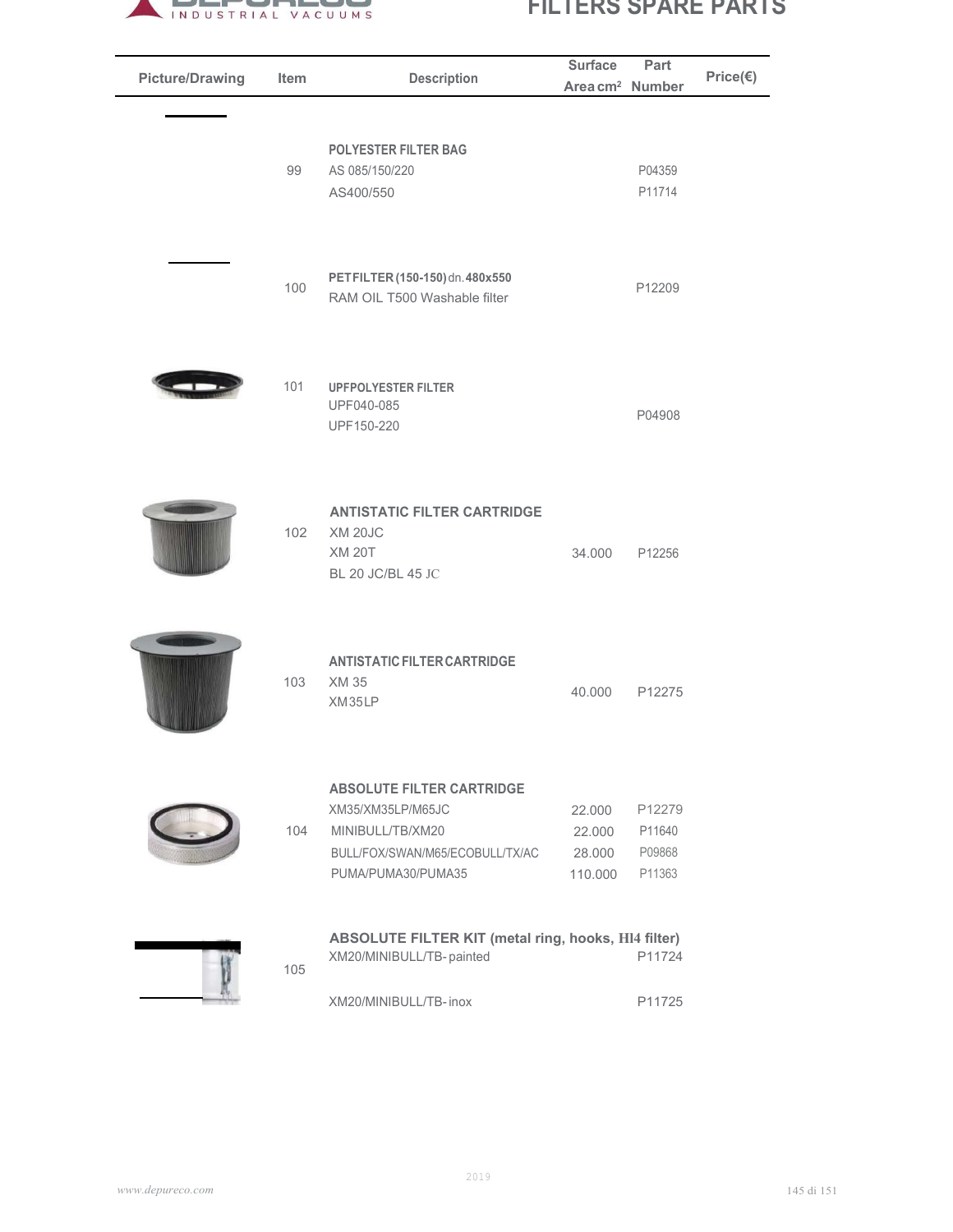

| <b>Picture/Drawing</b> | Item | <b>Description</b>                                                                                                 | Surface Area cm <sup>2</sup>                    | Part<br><b>Number</b>                          | Price(€} |
|------------------------|------|--------------------------------------------------------------------------------------------------------------------|-------------------------------------------------|------------------------------------------------|----------|
|                        | 106  | <b>ABSOLUTE FILTER KIT (H14 filter+ fixing screw)</b><br>M65/BULL<br>ECOBULL/FOX<br>SWAN/AC/TX                     |                                                 | P09870<br>P09778                               |          |
|                        | 107  | <b>ANTISTATIC FILTER CARTRIDGE</b><br>BULL/FOX/SWAN/PUMA<br>PUMA30<br>DV-AIR600<br>DV-AIRIO00<br><b>DV-AIR1200</b> | 30.000<br>45.000<br>28.000<br>82.500<br>135.000 | P09577<br>P09562<br>P12117<br>P12118<br>P12119 |          |
|                        | 108  | <b>UPF CARTRIDGE</b><br>040-085-150-220                                                                            | 10.000                                          | P11548/X                                       |          |
|                        | 109  | <b>CELLULOSE CARTRIDGE</b><br>AIR WELD/ AIR WELD WALL<br>WELD'ONE / WELD TWO                                       | 120.000<br>30.000                               | P12280<br>P11955                               |          |
|                        | 110  | <b>CELLULOSE FILTER CARTRIDGE</b><br>CLEAN AIR 800-1200<br>CLEAN AIR 2000                                          |                                                 | P12363<br>P12364                               |          |
|                        | 111  | <b>COALESCENCE POLYPROPVLENE PREFILTER</b><br>CLEAN AIR 800-1200<br>CLEAN AIR 2000                                 |                                                 | P12365<br>P12366                               |          |
|                        | 112  | <b>OIL PROOF CARTRIDGE</b><br>MIO0 OIL CLEAN OIL<br>RAM 280 MP RAM SOOT                                            |                                                 | P12475                                         |          |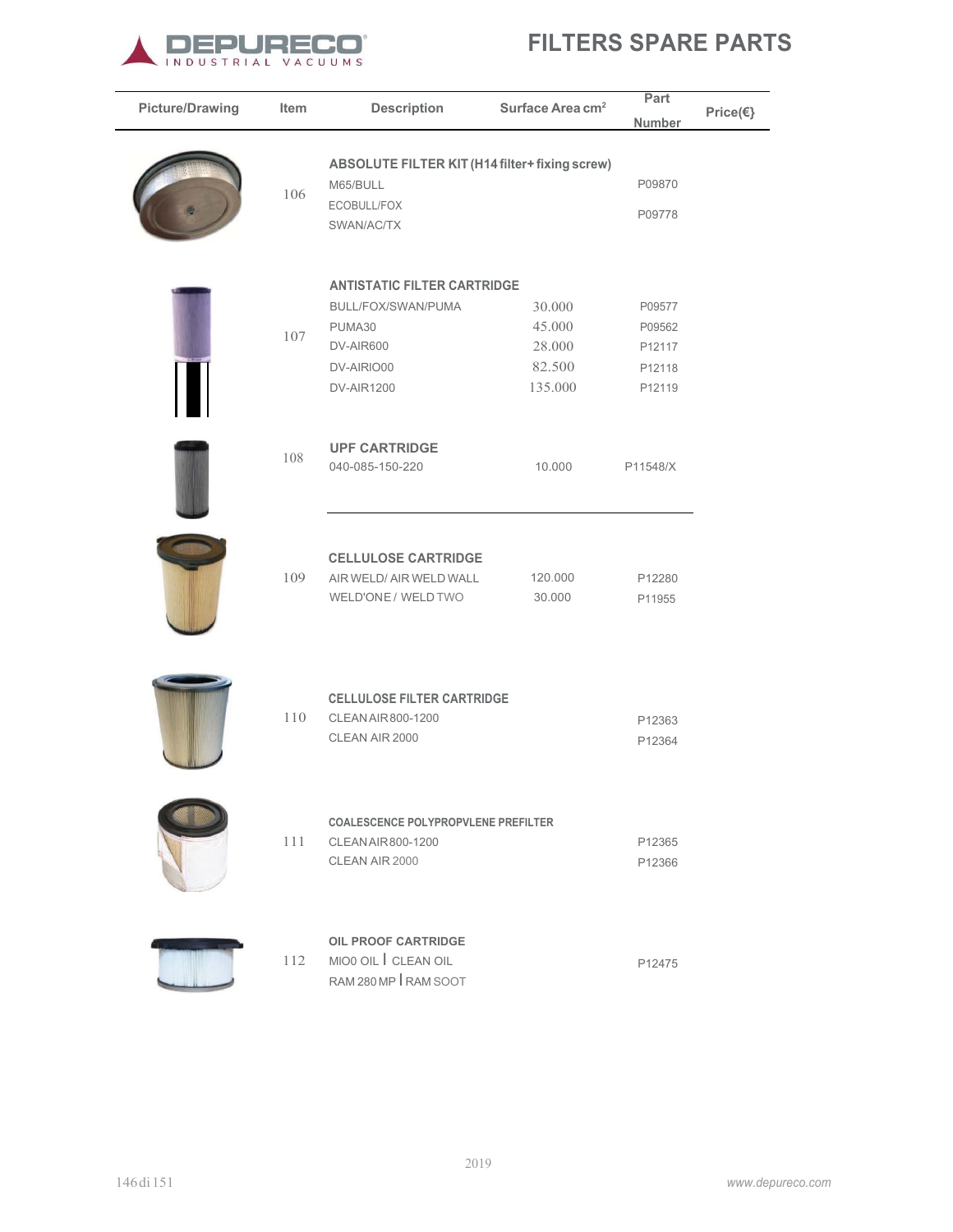

| <b>Picture/Drawing</b> | Item | <b>Description</b>                                                                                                                       | Surface Area $cm2$ | Part<br><b>Number</b>                | Price(€} |
|------------------------|------|------------------------------------------------------------------------------------------------------------------------------------------|--------------------|--------------------------------------|----------|
|                        | 113  | <b>CARTRIDGE PTFE/CA</b><br>WELD ONE/WELD TWO                                                                                            | 30.000             | P11945                               |          |
|                        | 114  | <b>ACTIVE CARBON CARTRIDGE</b><br><b>DF 22</b>                                                                                           | 8 Kg               | P12116                               |          |
|                        | 115  | OIL & WD FILTER<br>TNT Disposal filter (OIL RANGE)<br>PPL Washable filter (OILRANGE)<br>PPL Wet filter (WD)<br>POLYESTER Dry filter (WD) |                    | P09678<br>P09679<br>P12319<br>P12320 |          |
|                        | 116  | <b>HEPA CARTRIDGE</b><br><b>BUDDY</b>                                                                                                    |                    | P11705                               |          |
|                        | 117  | <b>PAPER BAG L50 (5 per pack)</b><br>X-PRO - price per 1 pack                                                                            |                    | P11872                               |          |
|                        | 118  | POLYESTER BAG L37 (5 per pack)<br>BUDDY - price per 1 pack                                                                               |                    | P11682                               |          |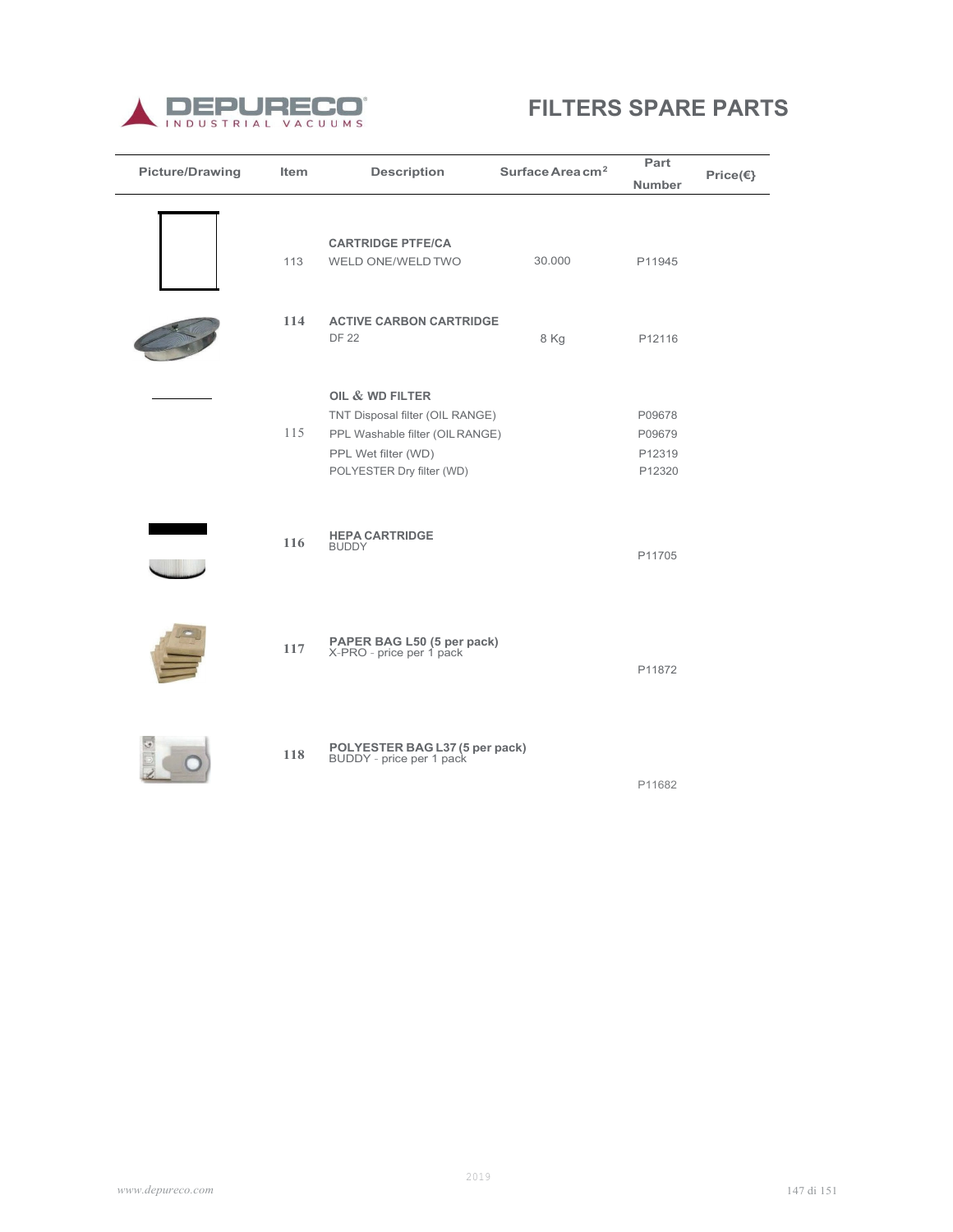| <b>Picture/Drawing</b> | Item                  | <b>Description</b>                             |                                                                                          | <b>Capacity</b>                | Part<br><b>Number</b>                                    | Price(€) |
|------------------------|-----------------------|------------------------------------------------|------------------------------------------------------------------------------------------|--------------------------------|----------------------------------------------------------|----------|
|                        | 119                   | COMPLETE PAINTED BIN                           |                                                                                          | 45LT<br>65LT<br>100LT<br>175LT | PI1738<br>P10651<br>P10697<br>100LT(TX) P12399<br>PI1848 |          |
|                        | 120                   | <b>COMPLETE STAINLESS STEEL</b><br>304 BIN     |                                                                                          | 45LT<br>65LT<br>100LT<br>175LT | P11738/X<br>PI1414<br>PI1415<br><b>PII848/X</b>          |          |
|                        | 121                   | WET & DRY<br><b>COMPLETE BIN</b>               | MINIBULL/TB<br><b>INOX/STAINLESS STEEL</b><br>ECOBULL/M65<br><b>INOX/STAINLESS STEEL</b> |                                | P11739<br>P11739/X<br>P11825<br>P11825/X                 |          |
|                        | 122                   | <b>FLOATING SYSTEM</b>                         | ECOBULL/M 65<br>MINIBULL                                                                 |                                | P12004<br>P12005                                         |          |
|                        | 123                   | OIL PROOF DUST BIN WHEELS                      |                                                                                          |                                | P10639                                                   |          |
|                        | 124                   | <b>BIN HANDLE</b>                              |                                                                                          |                                | P00062                                                   |          |
|                        | 125<br>$^{\circledR}$ | SAFETY PUC CAP                                 |                                                                                          |                                | P10412                                                   |          |
| $^{\circledR}$         | 126                   | AIR SPEED REDUCER                              |                                                                                          | 95<br>100<br>160               | P10058<br>P10044<br>P10038                               |          |
|                        | $1 \leq l$            | LONGOPACSPAREBOX<br>4 ROLLS   L=20 m each roll |                                                                                          |                                | PI 1883                                                  |          |